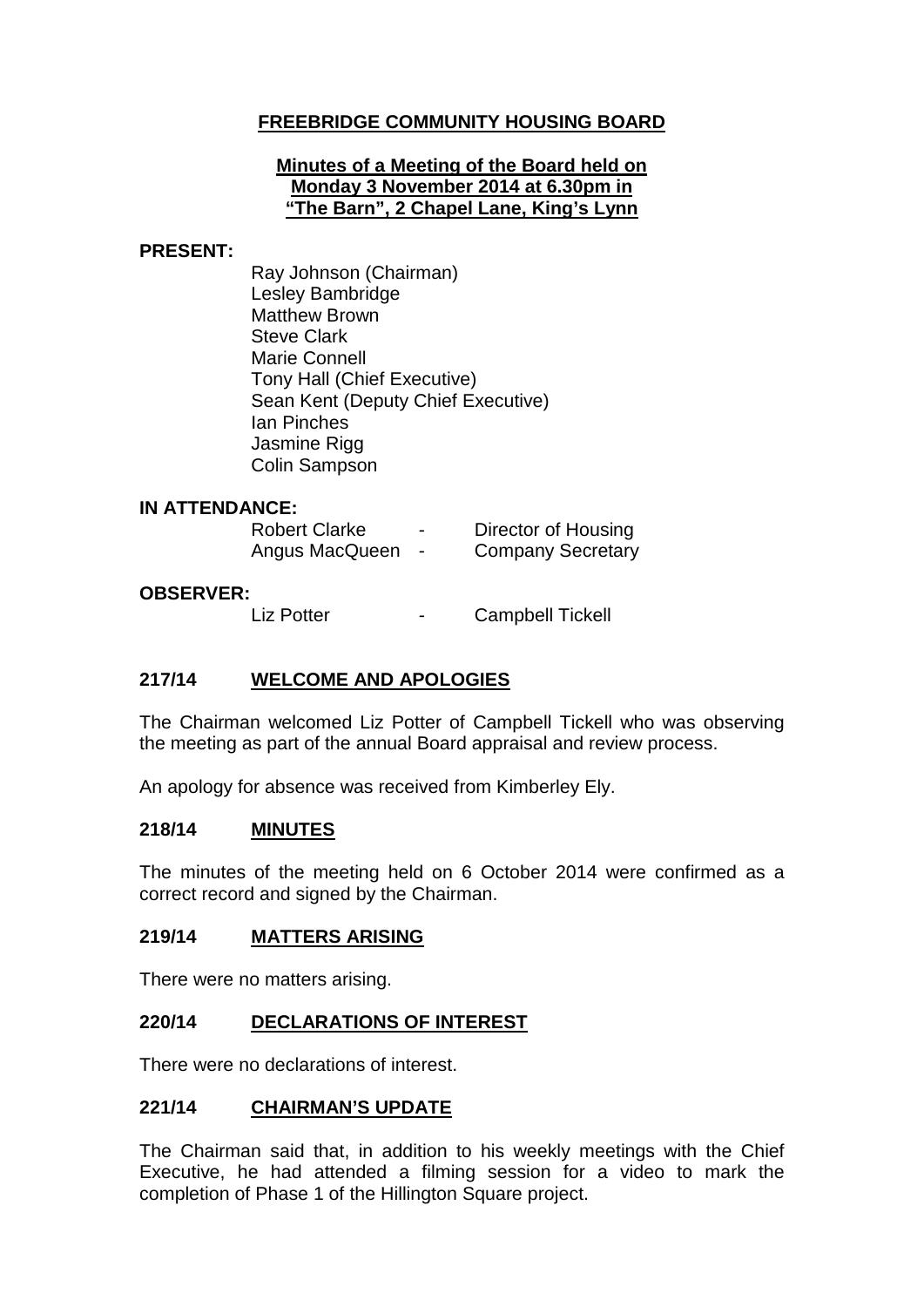# **222/14 CHIEF EXECUTIVE'S UPDATE**

A written update from the Chief Executive, covering a number of issues, had been previously circulated and was noted by the Board.

### **223/14 FINANCIAL PLAN UPDATE 2014**

Confidential item

### **224/14 FURTHER REVIEW OF ANNUAL BUDGET 2014/15**

Confidential item

## **225/14 PLAXTOLE HOUSE UPDATE**

Confidential item

#### **226/14 REVIEW OF THE EQUALITY AND DIVERSITY POLICY**

The Director of Housing presented a report which reviewed the Equality and Diversity Policy.

**RESOLVED:** That the revised Equality and Diversity Policy be approved, as presented, and renamed as the "Diversity Policy".

#### **227/14 REVIEW OF THE COMMUNITY DEVELOPMENT POLICY**

The Director of Housing presented a report which reviewed the Community Development Policy.

**RESOLVED:** That the revised Community Development Policy be approved, as presented.

#### **228/14 PROCUREMENT APPROVALS**

Confidential item

### **229/14 REQUEST TO LEASE A WORKSHOP AT PROVIDENCE STREET TO THE HUSBAND OF A MEMBER OF THE TENANT PANEL**

Confidential item

#### **230/14 PROVISION OF A TENANCY TO AN EXISTING EMPLOYEE**

Confidential item

#### **231/14 APPOINTMENT OF SHAREHOLDERS**

The Company Secretary presented a report which listed applications for tenant shareholding.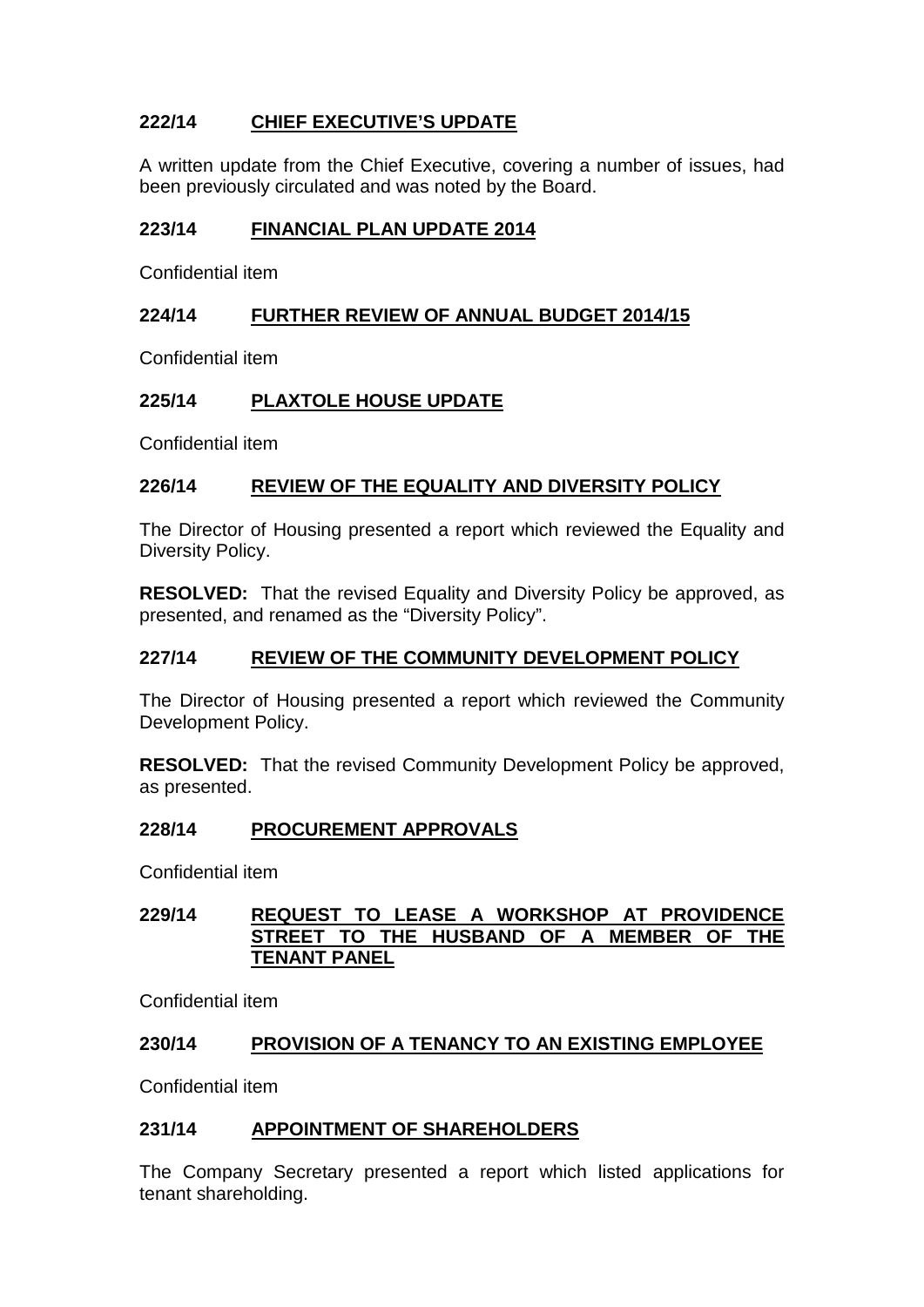**RESOLVED:** That the applications for tenant shareholding set out in Appendix 1 to the report be approved.

### **232/14 OPERATIONS PERFORMANCE OVERVIEW**

The Director of Housing presented the Operations Performance Overview report for the quarter ending 30 September 2014.

Discussion took place on some aspects of the report, as set out below:

- It was noted that relets were running one day over target. The Director of Housing said that an external piece of work had been commissioned to review the lettings process, and the results of this would be reported to the Board by the end of March 2015.
- The Director of Housing highlighted the improvement in performance around former tenant arrears. This was the result of additional staff resource.
- The Board noted that several complaints had been received around staff communication and attitude, and asked that this was investigated.
- It was highlighted that a Stage 1 complaint had been ongoing since 1 May 2014. The Company Secretary explained that the situation was taking significant time to resolve, but that regular contact was being maintained with the complainant who had not, as yet, felt it necessary to raise the complaint to Stage 2.
- The Board was pleased to note the considerable number of compliments that had been received.

The Board noted the report.

### **233/14 FINANCE AND HUMAN RESOURCES QUARTERLY MANAGEMENT REPORT**

The Deputy Chief Executive presented a report which provided financial information for the quarter ending 30 September 2014, together with Human Resources key performance indicator information.

The Board was pleased to note the low level of staff turnover.

The Board noted the report.

#### **234/14 TREASURY MANGEMENT AND STRATEGY UPDATE**

Confidential item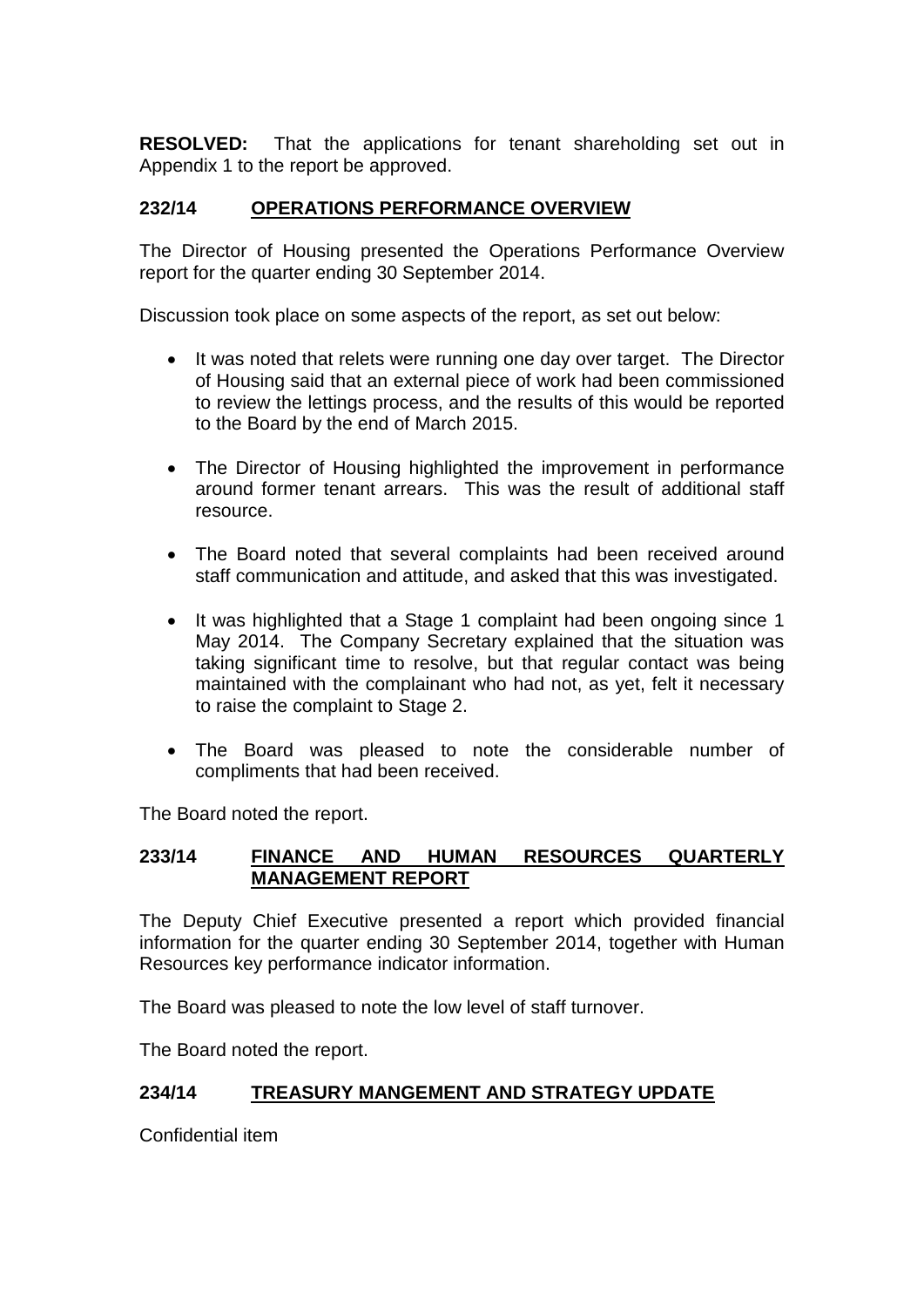### **235/14 QUARTERLY RISK MANAGEMENT AND FRAUD AWARENESS UPDATE**

The Deputy Chief Executive presented a report which detailed risk management activity during the quarter ending 30 September 2014 and provided an update to the Risk Map.

The Deputy Chief Executive advised that, following a query from a Board Member about the Risk Map, Risk 2.8 – Operational Failures – and Risk 4.8 – Not Providing a Sustainable Solution to Hillington Square – would be changed from amber to green, as there were no outstanding actions required on these.

The Board noted the report.

#### **236/14 2014/15 BUSINESS PLAN – SECOND QUARTER UPDATE**

The Chief Executive presented a report which set out the second quarter update to the 2014/15 Business Plan.

The Chief Executive said that, at its meeting on 4 August 2014, the Board had agreed to remove action 4.3, "Assess Opportunities for Chargeable Services", as it had been expected that this work would be incorporated into action 2.1, "Develop a Social and Commercial Enterprise Strategy" (minute number 169/14 refers). However, this would not now be the case, and so the action would be included in next year's Business Plan.

The Chief Executive highlighted that 10% of the Business Plan Bond had been reserved for the Board's discretion, and asked that the Board give consideration as to how this would be allocated.

A Board Member pointed out that a number of actions were targeted for completion in March 2015. The Chief Executive responded that many of these were activities which were ongoing over the year, and that the timescale for completion was realistic.

The Board noted the report.

#### **237/14 CHIEF EXECUTIVE'S APPRAISAL**

Confidential item

#### **238/14 URGENT ACTIONS TAKEN – PROVISION OF TENANCIES TO CLOSE RELATIVES OF EXISTING EMPLOYEES**

The Board noted five requests for urgent action that had been approved, to enable the Association to provide tenancies to the close relatives of existing employees.

In answer to a question regarding the purchase and letting of 96 Hillen Road (Urgent Action Request 80), the Company Secretary confirmed that the